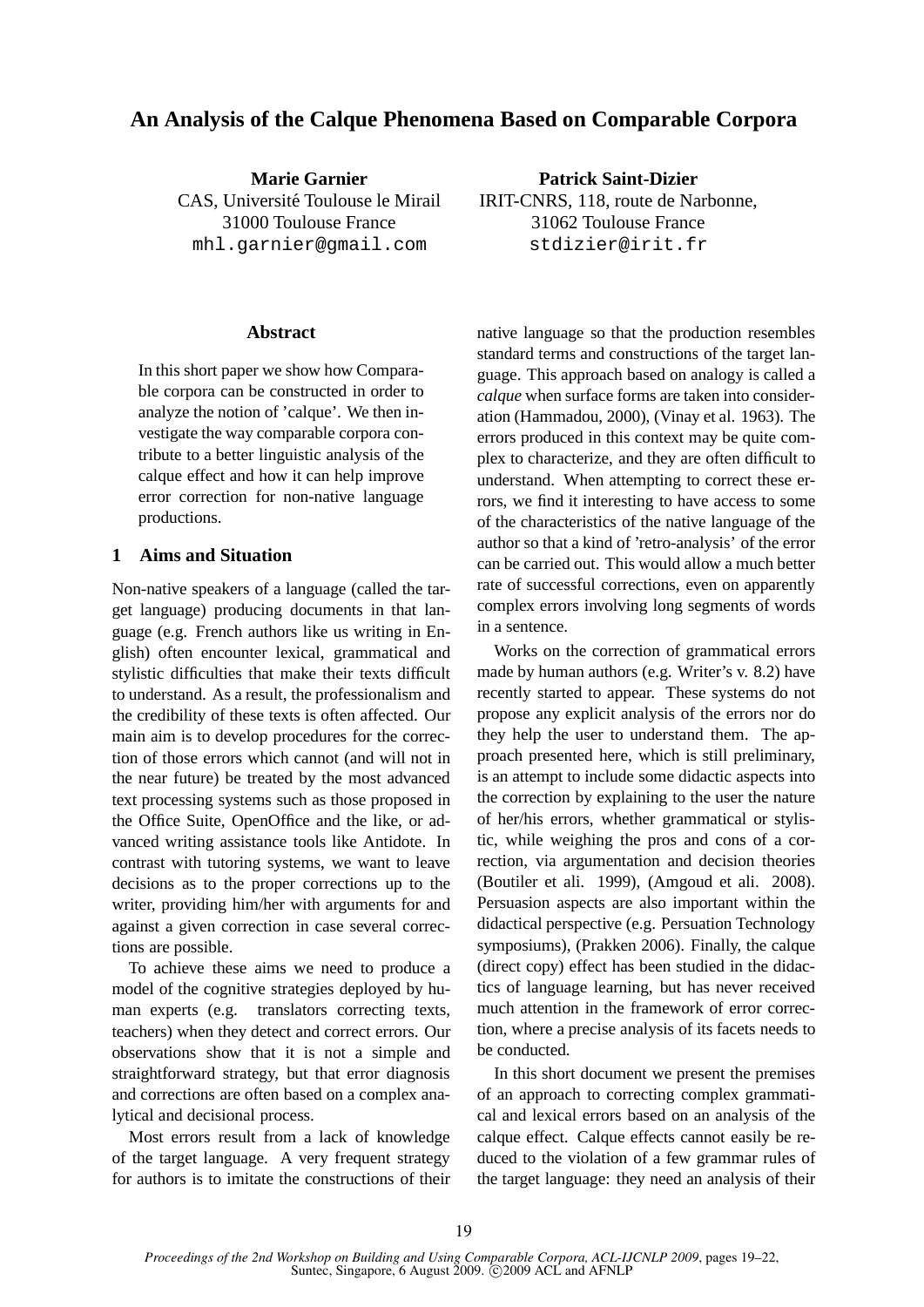own. For that purpose, we introduce several ways of constructing and annotating the forms calque effects can take in source and target language in bilingual corpora. These corpora are both relatively parallel, but also relatively comparable in the sense that they convey the same information even though the syntax is incorrect. From these annotations, different strategies can then be deployed to develop correction rules. The languages considered here are French, Spanish and English, which have quite rigid and comparable structures. We are investigating two other languages: Bengali and Thai, which have a very different structure (the former has a strong case structure and some free phrase order, the latter has a lot of optional forms and functions with a strong influence from context). Besides correcting errors, the goal is to make an analysis of the importance of the calque effect and its facets over various language pairs.

# **2 Constructing comparable corpora**

### **2.1 General parameters of the corpora**

The documents used to construct the corpora range from spontaneous short productions, with little control and proofreading, such as emails or posts on forums, wiki texts, personal web pages, to highly controlled documents such as publications or professional reports. Within each of these types, we also observed variation in the control of the quality of the writing. For example, emails sent to friends are less controlled than those produced in a professional environment, and even in this latter framework, messages sent to hierarchy or to foreign colleagues receive more attention than those sent to close colleagues. Besides the level of control, other parameters, such as target audience, are taken into consideration. Therefore, the different corpora we have collected form a continuum over several parameters (control, orality, audience, language level of the writer, etc.); they allow us to observe a large variety of language productions.

The analysis of errors has been carried out by a number of linguists which are either bilingual or with a good expertise of the target language. For each document, either a bilingual expert or two linguists which are respectively native speakers of the source language and target language were involved in the analysis, in order to guarantee a correct apprehension of the calque effect, together with a correct analysis of the idiosyncrasies and the difficulties of each language in the pair.

Calque effects cover a large range of phenomena. Here are three major situations, for the purpose of illustration:

(1) Lexical calque: occurs when a form which is specific to the source language is used; this is particularly frequent for prepositions introducing verb objects: *Our team participated to this project* where *in* should be used instead of *to*.

(2) Position calque: occurs when a word or a construction is misplaced. For example, in French the adverb is often positioned after the main verb whereas in English it must not appear between the verb and its object: *I dine regularly at the restaurant* should be *I regularly dine ...*.

(3) Temporal calque: occurs for temporal sequences concerning the grammatical tenses of verbs in related clauses or sentences: *When I will get a job, I will buy a house* the future in French is translated into English by the present tense: *When I get a job*.

### **2.2 Scenarios for developing corpora**

In (Albert et al. 2009), we present the different categories of errors encountered in the different types of documents we have studied, and the way they are annotated. These categories differ substantially according to text type. The approach presented below is based on this analysis.

In our effort to construct a corpus, we cannot use documents with several translations, such as notices or manuals written in several languages since we do not know how and by whom (human or machine) the translations have been done. In what follows, we present the two scenarios that seem to be the most relevant ones for our analysis.

A first scenario in constructing comparable corpora is simply to consider texts written by foreign authors, to manually detect errors (those complex errors not handled by text editors) and to propose a correction. Beside the correction, a translation of the alleged source text (what the author would have produced in his own language) is given. This study was carried out for the following pairs: French to English, French to Spanish and Spanish to English. So far, about 200 pages of textual document have been analyzed and tagged. The result is a corpus where the erroneous text segments are associated with a triple:

(1) the original erroneous segment, with the error category,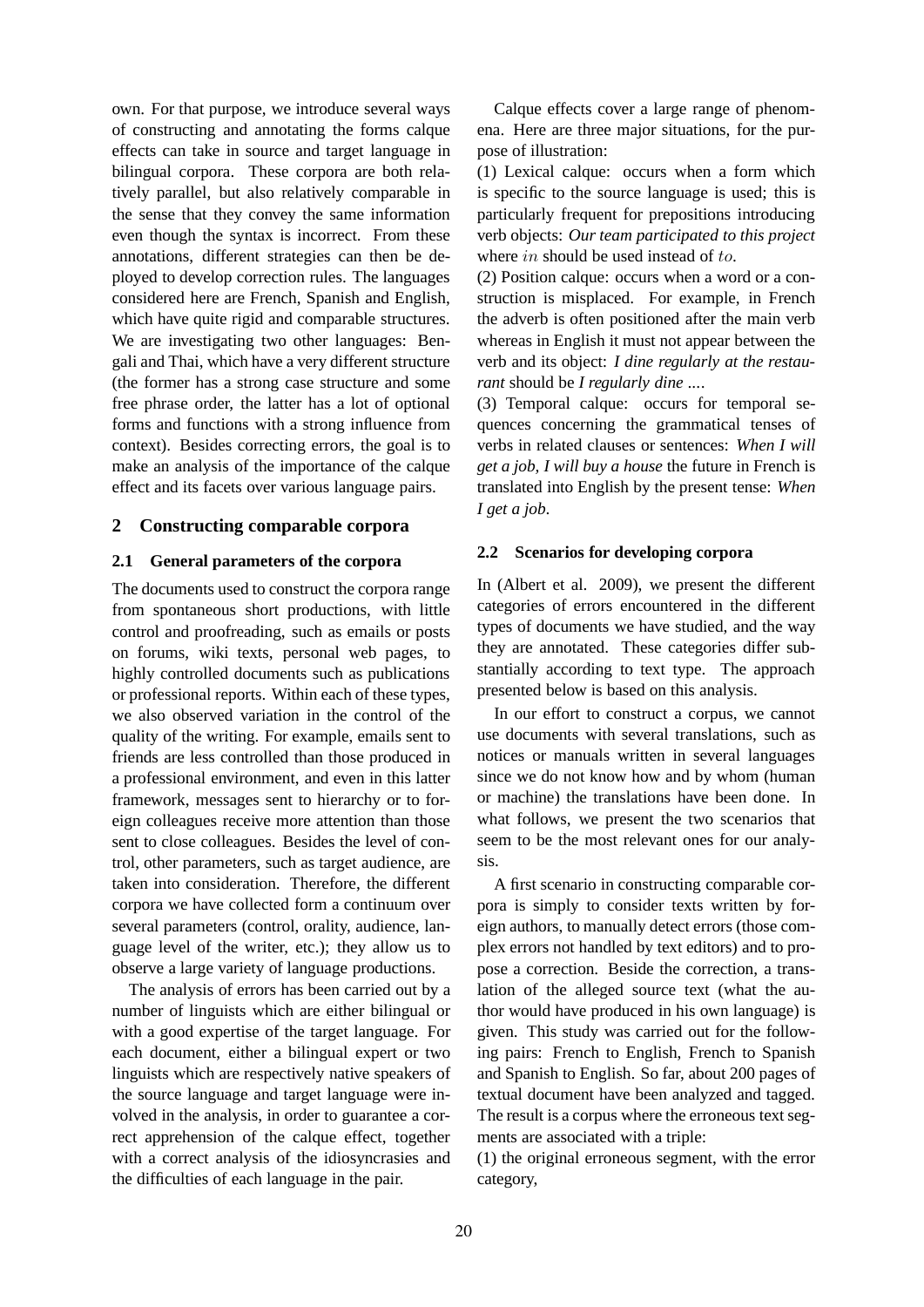(2) the correction in the target language (since there may exist several corrections, the by-default correction is given first, followed by other, less prototypical corrections),

(3) the most direct translation of this segment into the author's native language, possibly a few alternatives if they are frequent. This translation is produced by a native speaker of a source language.

We have 22 texts representing papers or reports, about 20 web pages and about 80 emails or blog posts. These are produced by 55 different French authors, over a few domains: computer science, linguistics, health, leisure and tourism. Balance over domains and authors has been enforced as much as possible.

Here is an example based on our annotation schemas, mentioning some relevant attributes:

.... < error-zone error-type="future">

```
When I will get </error-zone>
```
<correction errror-rev="present">

When I get  $\langle$  /correction $\rangle$ 

<transl calque="future"> Quand j'aurais </transl>.....

A second scenario we are developing is to take existing texts in the source language, with a potentially high risk of calque effects, which are representative of the types of productions advocated above and of increasing difficulty, and to ask quite a large and representative population of users to translate these texts. Emails need to be translated in a short period of time while more formal texts do not bear any time constraints, so that authors can revise them at will. We then have a corpus which can be used to study how the calque effect functions and how it can optimally be used in automatic error correction.

In this latter scenario, important features are as follows:

**Corpus:** we built a set of short corpora (8 corpora), so that the task for each translator is not too long. Each corpus is about 5 pages long. It contains 2 pages of emails, some really informal and others more formal, 1 page in the style of a web page and 2 pages of more formal document (report, procedure, letter, etc.). Those texts are either real texts or texts we have slightly adapted in order to increase the potential number of calque effects. **Translators:** we use a large population of translators (about 70), where the language competence is the major parameter. Age and profession are also noted, but seem to be less important. Each corpus is translated by 8 to 10 translators with different competences, so that we have a better understanding of the forms calques may take. Comptence is measured retroactively via the quality of their translations. For emails, translators are instructed to follow the provided text, possibly via some personal variation if they do not feel comfortable with the text. The goal is to improve naturalness (probably also in a later stage to study the forms of variations).

**Protocol:** in terms of timing, translators are asked to translate emails in a very short time span, which varies depending on the ability of the translator; conversely, they have as much time as needed for the other documents, which can be proofread over several days, as in real situations. No dictionary or online grammar is allowed.

# **3 Analysing the facets of the calque effect**

Let us now briefly present how these corpora allow us to have a better linguistic analysis of the calque effect and how this analysis can help us improve error correction.

The first level of analysis is the evaluation of the importance of a calque error per category and subcategory. For the pair French to English, we are studying:

- lexical calques, among which: incorrect preposition, incorrect verb structure (transitive vs. intransitive uses), argument divergences (as for the verb to miss),
- lexical choice calques which account for forms used in English, which are close to French forms, but with different meanings *I passed an exam this morning* should be: *I took an exam this morning*, .
- structural calques, which account for syntactic structures constructed by analogy from French. In this category fall constructions such as the incorrect adverb position or the position of quite: *a quite difficult exercise* which must be *quite a difficult exercise*
- A few basic style calques, with in particular the problem of temporal sequence.

In terms of frequency, here are some examples of results related to calque effects, obtained from a partial analysis realized so far on 1200 lines of emails produced by about 35 different authors, for the pair French to English. Note that, in average,